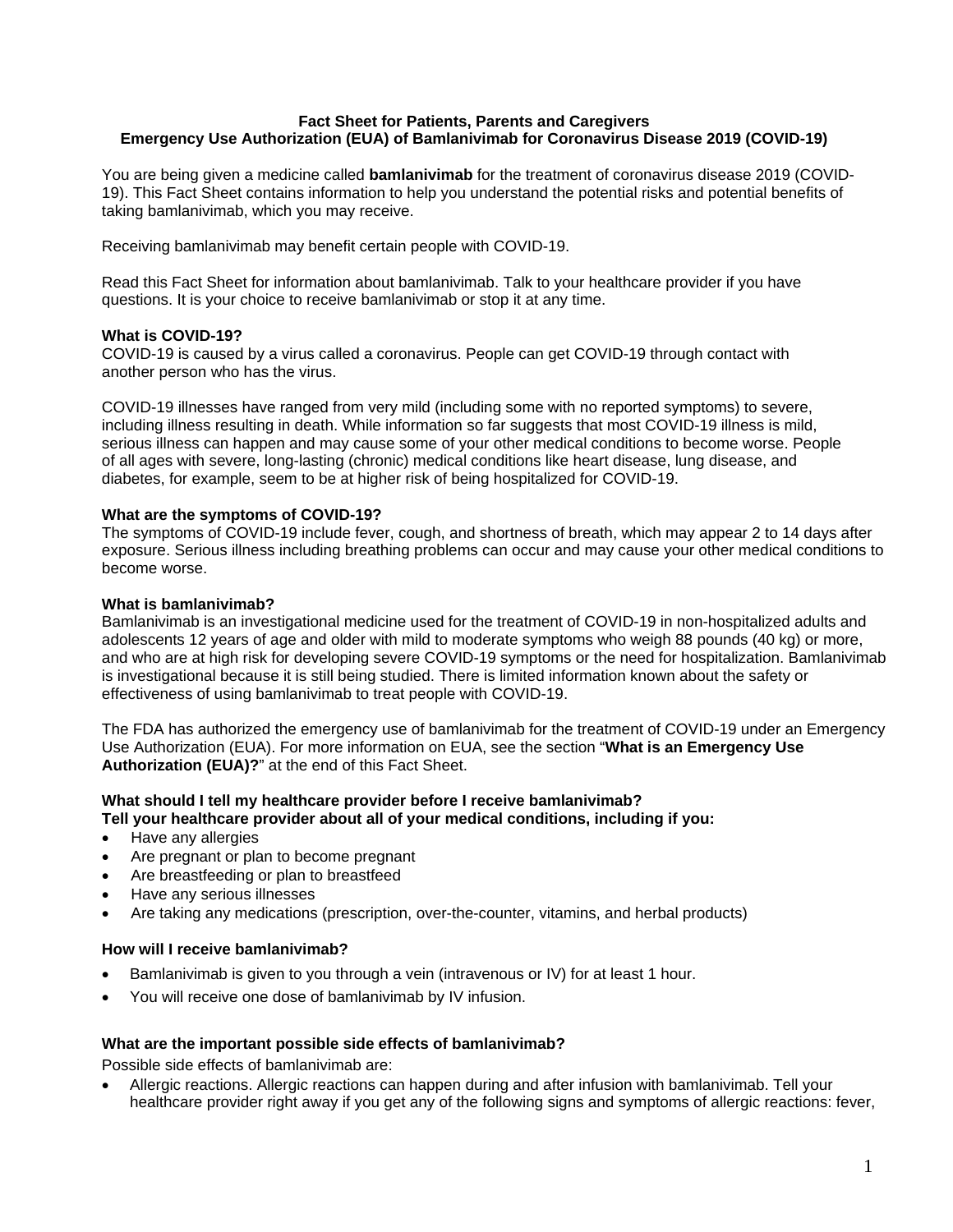chills, nausea, headache, shortness of breath, low blood pressure, wheezing, swelling of your lips, face, or throat, rash including hives, itching, muscle aches, and dizziness.

The side effects of getting any medicine by vein may include brief pain, bleeding, bruising of the skin, soreness, swelling, and possible infection at the infusion site.

These are not all the possible side effects of bamlanivimab. Not a lot of people have been given bamlanivimab. Serious and unexpected side effects may happen. Bamlanivimab is still being studied so it is possible that all of the risks are not known at this time.

It is possible that bamlanivimab could interfere with your body's own ability to fight off a future infection of SARS-CoV-2. Similarly, bamlanivimab may reduce your body's immune response to a vaccine for SARS-CoV-2. Specific studies have not been conducted to address these possible risks. Talk to your healthcare provider if you have any questions.

#### **What other treatment choices are there?**

Like bamlanivimab, FDA may allow for the emergency use of other medicines to treat people with COVID-19. Go to https://www.covid19treatmentguidelines.nih.gov/ for information on the emergency use of other medicines that are not approved by FDA to treat people with COVID-19. Your healthcare provider may talk with you about clinical trials you may be eligible for.

It is your choice to be treated or not to be treated with bamlanivimab. Should you decide not to receive bamlanivimab or stop it at any time, it will not change your standard medical care.

#### **What if I am pregnant or breastfeeding?**

There is limited experience treating pregnant women or breastfeeding mothers with bamlanivimab. For a mother and unborn baby, the benefit of receiving bamlanivimab may be greater than the risk from the treatment. If you are pregnant or breastfeeding, discuss your options and specific situation with your healthcare provider.

#### **How do I report side effects with bamlanivimab?**

Tell your healthcare provider right away if you have any side effect that bothers you or does not go away.

Report side effects to **FDA MedWatch** at www.fda.gov/medwatch, call 1-800-FDA-1088, or contact Eli Lilly and Company at 1-855-LillyC19 (1-855-545-5921).

#### **How can I learn more?**

- Ask your healthcare provider
- Visit www.bamlanivimab.com
- Visit https://www.covid19treatmentguidelines.nih.gov/
- Contact your local or state public health department

#### **What is an Emergency Use Authorization (EUA)?**

The United States FDA has made bamlanivimab available under an emergency access mechanism called an EUA. The EUA is supported by a Secretary of Health and Human Service (HHS) declaration that circumstances exist to justify the emergency use of drugs and biological products during the COVID-19 pandemic.

Bamlanivimab has not undergone the same type of review as an FDA-approved or cleared product. The FDA may issue an EUA when certain criteria are met, which includes that there are no adequate, approved, and available alternatives. In addition, the FDA decision is based on the totality of scientific evidence available showing that it is reasonable to believe that the product meets certain criteria for safety, performance, and labeling and may be effective in treatment of patients during the COVID-19 pandemic. All of these criteria must be met to allow for the product to be used in the treatment of patients during the COVID-19 pandemic.